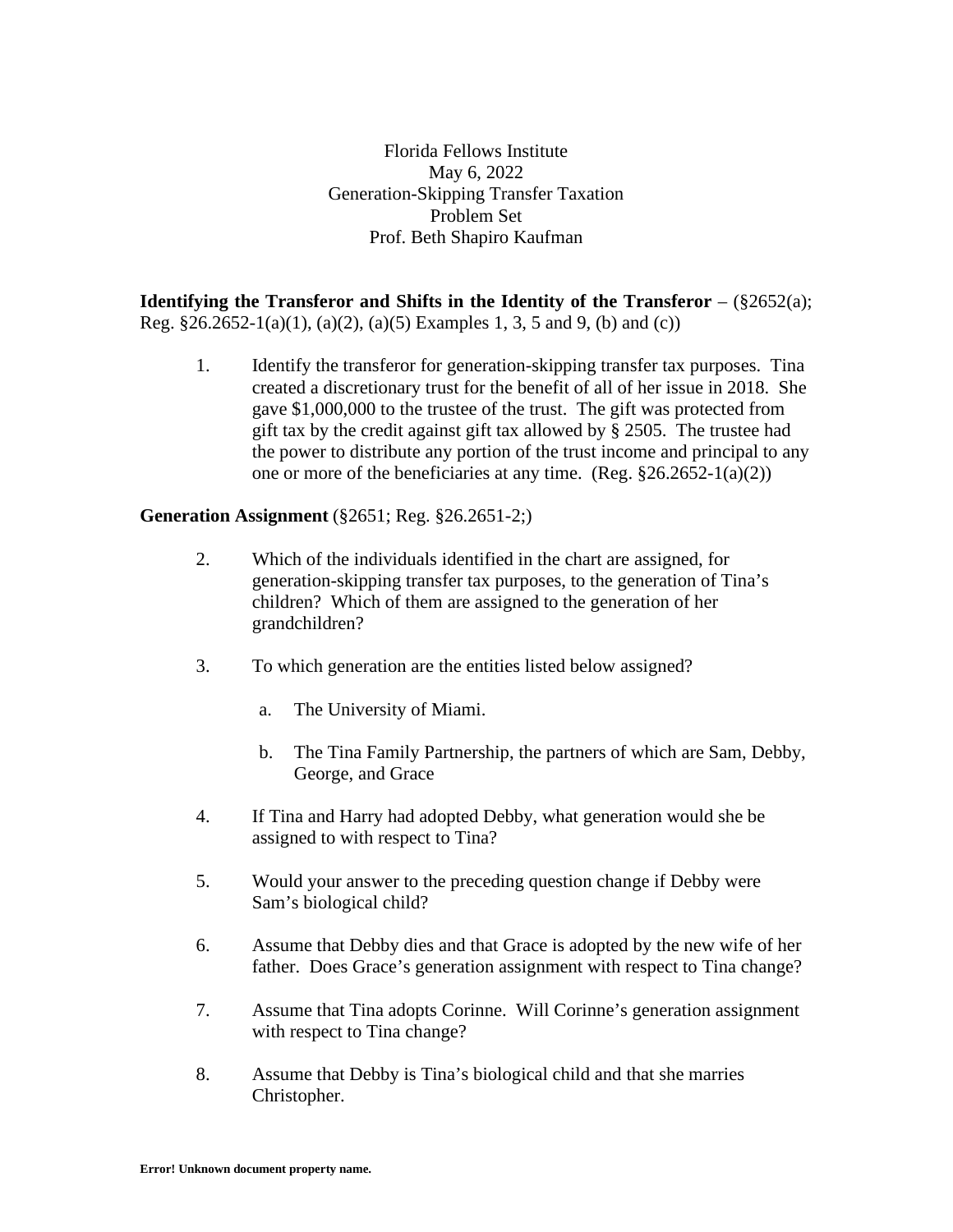- a. Will Debby's generation assignment change?
- b. Will Christopher's generation assignment change?
- 9. Assume that Sam marries Corinne. Will Corinne's generation assignment change?

**Interest** (§2652(c); Reg. §26.2612-1(e))

In the case of each of the trusts described below, identify the beneficiaries who have interests for generation-skipping transfer tax purposes.

- 10. Tina created a trust to pay income to Debby for 10 years, remainder to Grace.
- 11. Tina created a trust for the benefit of all of her issue. The trustees have the power to distribute any portion of the income or principal of the trust to any one or more of them.
- 12. Tina created a trust for the benefit of Grace for life. The trustees have the power to distribute any portion of the income or principal of the trust to her at any time. Debby has a power to appoint any portion of the trust property to any of Tina's issue (other than herself) at any time.
	- a. Suppose Grace, instead of Debby, had the power to appoint trust property to any of Tina's issue (other than herself).
	- b. Suppose the trustees had the power to use trust income or principal for Grace's support.
- 13. Tina created a trust for the benefit of all of the issue of her children and the Miami Art Museum. The trustees have the power to distribute any portion of the income or principal of the trust to any one or more of them.
- 14. Suppose the trustee of the trust described in the preceding question was required to distribute at least 1% of the value of the trust fund each year to the Miami Art Museum.
- 15. Tina created a trust to pay George an annuity for life and to pay the remainder at George's death to the University of Miami. The trust satisfied the requirements of §664 for charitable remainder trusts.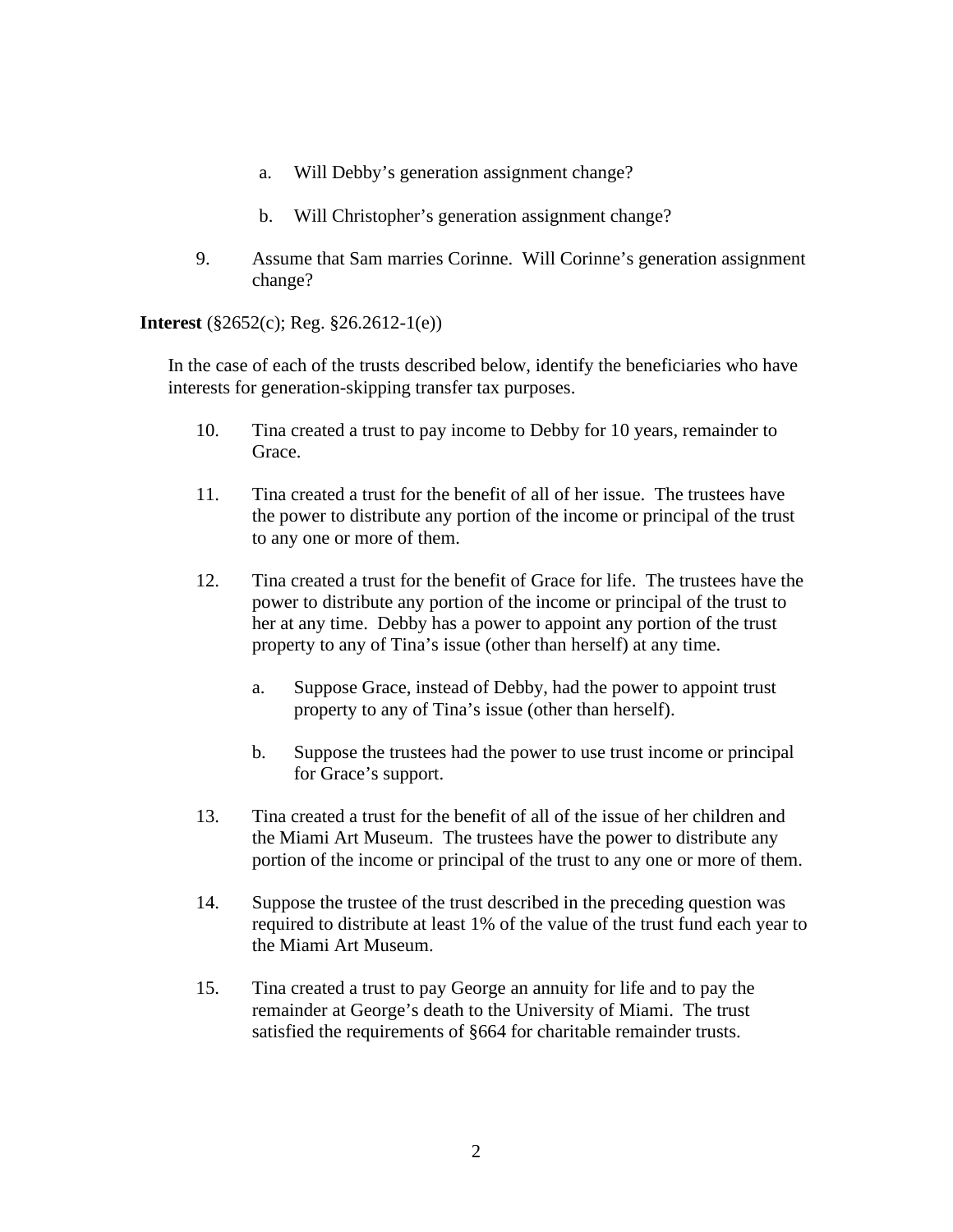#### **Trust and Trustee** (§2652(b); Reg. §26.2652-1(b) and (c))

- 16. Which of the following arrangements would be treated as a trust for generation-skipping transfer tax purposes? As to any arrangement treated as a trust, who is the trustee?
	- a. Tina gives a life estate in Blackacre to Debby, remainder to Grace.
	- b. Tina buys an annuity contract to pay \$20,000 per year to Sam for life and then to pay \$20,000 to George for life if George survives Sam.
	- c. Tina buys a life insurance policy on her life. She designates George and Grace as beneficiaries. She retains ownership of the policy until her death.
	- d. Tina gives \$50,000 to Debby as custodian for Grace under the Uniform Gifts to Minors Act.
	- e. Tina bequeathed \$100,000 to each of Sam and Debby. Her will provides that if either of them fails to survive her by 7 months, his or her bequest will pass to his or her child.

#### **Skip Person and Non-Skip Person** (§2613; Reg. §26.2612-1(d))

- 17. Is the trust described in question 1 a skip person?
	- a. Would your answer change if during the first five years of the trust the trustees were permitted to make distributions only to George and Grace?
	- b. Would your answer change if during the first five years of the trust the trustees were not permitted to make any distributions?
	- c. Would your answer change if at the end of five years, distributions could be made to Tina's children only if none of her more remote issue were living?
- 18. Tina created a trust to pay income to George for life, remainder to Sam or if he is not living, to Gigi. Is the trust a skip person?
- 19. Would your answer to the preceding question change if the trustee also had the power to pay trust income to the Metropolitan Museum of Art?
- 20. Tina created a trust to pay a charity, to be selected each year by the trustees, an annuity of \$50,000 for five years. At the end of the five year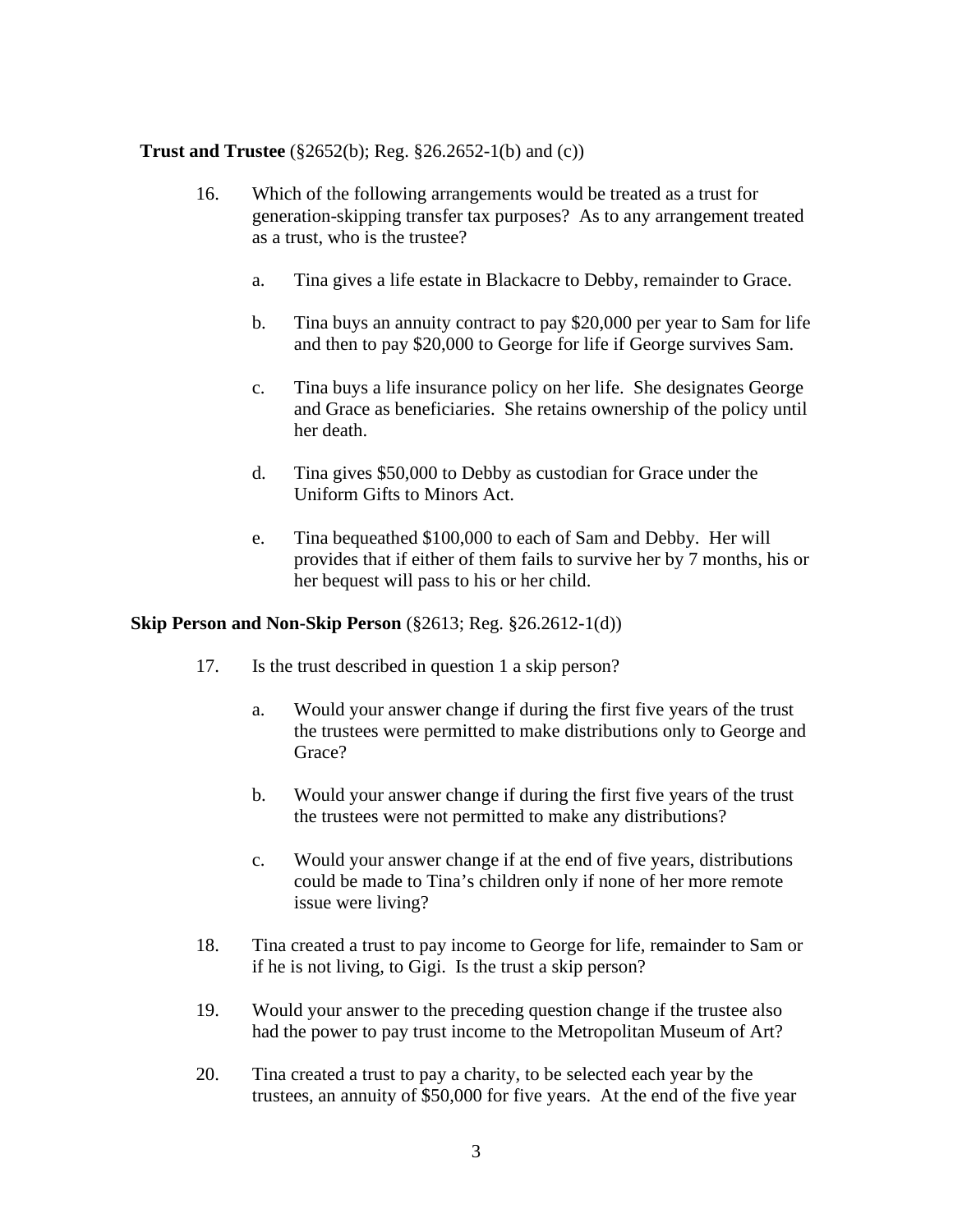period the trustees were directed to pay the trust principal to George or if he is not then living to Tina's children then living in equal shares. Is the trust a skip person?

**Direct Skips** (§§ 2603(a)(2) and (3), 2515, 2612(c), 2623; Reg. §2612-1(a))

- 21. Tina gave \$1,000,000 to Grace in 2018. Is Tina's gift a direct skip?
- 22. Tina died in 2018 and bequeathed \$1,000,000 to Grace. Is the bequest a direct skip?
- 23. Was any part of Tina's gift to the trust described in question 1 a direct skip? (§2612(c)(2))
- 24. Tina died in 2018 and bequeathed \$1,000,000 to a discretionary trust for the benefit of Tina's issue. The trustees have the power to distribute any portion of the income or principal of the trust to any one or more of them.
	- a. Did Tina's death cause a direct skip to occur?
	- b. Would your answer change if the trustees were not permitted to make any distributions to Sam and Debby?
	- c. Would your answer change if the prohibition against distributions to Sam and Debby were to last for only 5 years?
	- d. Would your answer change if there were a prohibition against distributions to any person for a five year period and at the end of the 5 year period distributions were permitted to be made to any of Tina's issue?
	- e. Would your answer change if there were a prohibition against distributions to any person for a five-year period and at the end of the 5-year period distributions were permitted to be made to any of Tina's grandchildren or more remote descendants or any charity selected by the trustees?

**Taxable Terminations** (§§ 2603(a)(2), 2612(a), 2622; Reg. §26.2612(b))

25. Tina created a trust to pay Sam income for life. At Sam's death, the trustees will continue to hold the property for the benefit of his issue. The trust property was worth \$1,000,000 at his death. Will Sam's death be a taxable termination?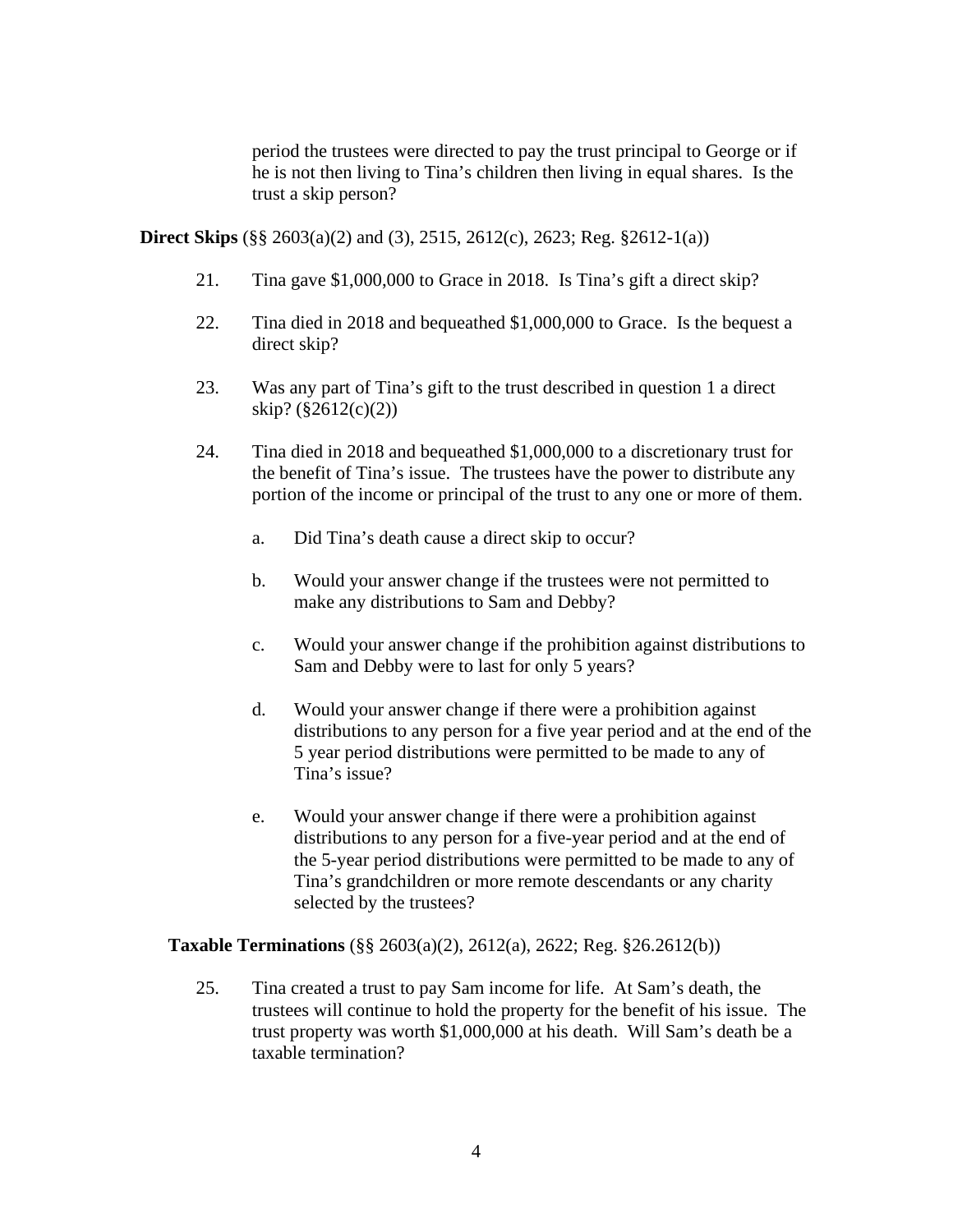- 26. Suppose the trust described in the previous question was a trust to pay Tina income for life. At her death, the trustees will continue to hold the property for the benefit of Sam's issue. Will Tina's death be a taxable termination?
- 27. Tina created a trust to pay income to Sam for life. At Sam's death, the trustees will distribute the trust property to a separate trust created by Tina at the same time she created Sam's Trust. The recipient separate trust is held for the benefit of all of Tina's issue. The trustees will have the power to distribute any portion of the income or principal of the trust to any one or more of them. Sam will die and will be survived by Debby.
	- a. Will Sam's death be a taxable termination?
	- b. Would your answer change if the trustees were not permitted to make any distributions to Debby?
	- c. Would your answer change if the prohibition against distributions to Debby were to last for only 5 years?

**Taxable Distributions** (§§ 2603(a)(1), 2611(b)(1), 2612(b), 2621; Reg. § 26.2612-  $1(c)$ 

- 28. Tina created a discretionary trust for all of her issue. The trustees have the power to distribute any portion of the income or principal of the trust to any one or more of them. In 2018, the trustees distributed \$10,000 to George to help him to pay his graduate school expenses. Is the distribution a taxable distribution?
- 29. The trustees of the trust described in the preceding question wrote a \$10,000 check to the university George is attending to pay a portion of George's graduate school tuition.
	- a. Is the distribution a taxable distribution?
	- b. Is the distribution a generation-skipping transfer?
- 30. Tina created a discretionary trust for all of her issue. The trustees also had the power to distribute trust property to other separate trusts the only beneficiaries of which were any one or more of Tina's issue and charity. The trustees exercised this power and distributed \$1,000,000 to a separate trust for the benefit of Tina's issue. The trustees will have the power to distribute any portion of the income or principal of the trust to any one or more of them.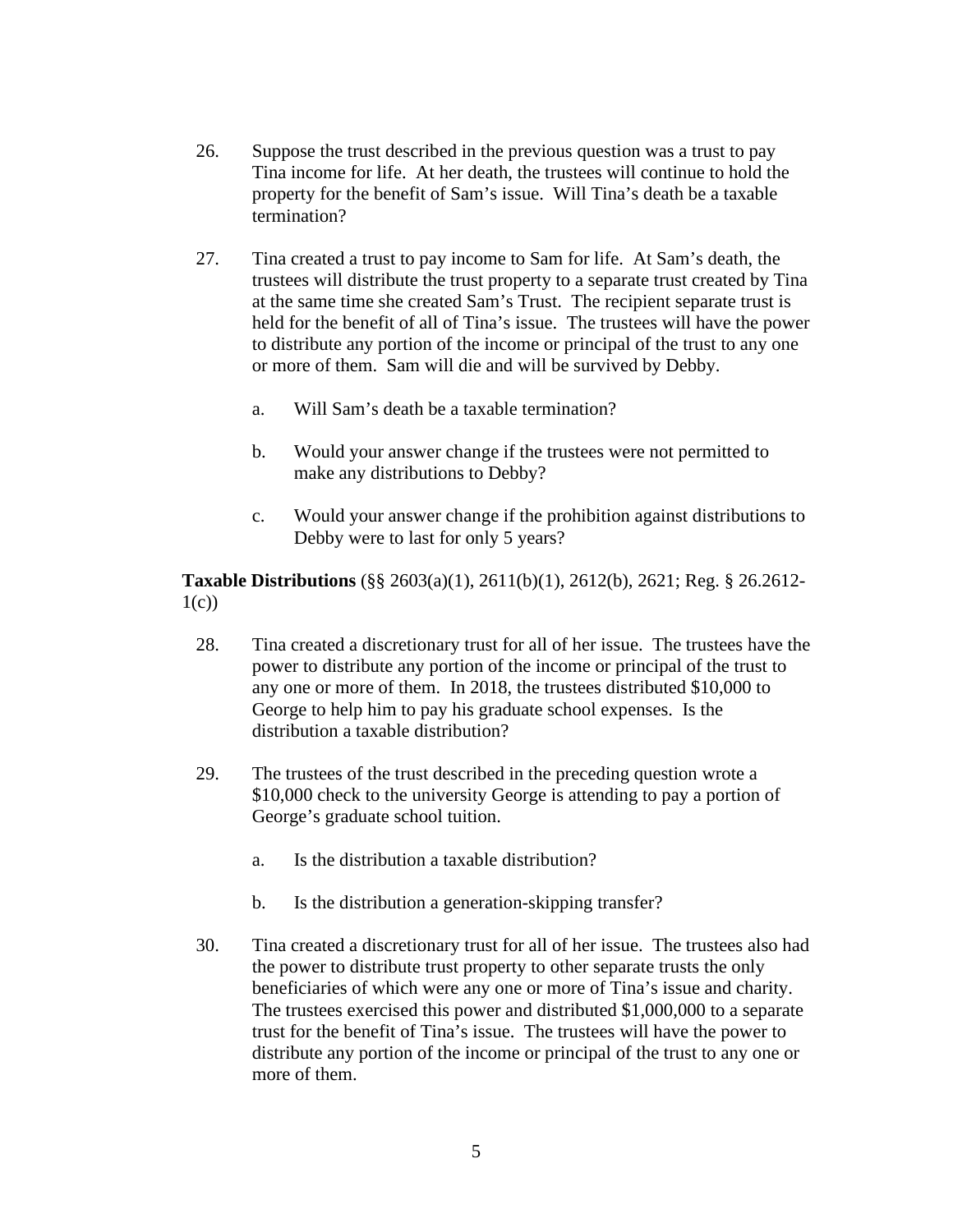- a. Will the distribution from the original trust to the new trust be a taxable distribution?
- b. Would your answer change if the trustees of the new trust were not permitted to make any distributions to Sam or Debby?
- c. Would your answer change if the prohibition against distributions to Sam and Debby were to last for only 5 years?
- d. Would your answer change if there were a prohibition against distributions to any person for a five-year period and at the end of the 5-year period distributions were permitted to be made to any of Tina's issue?
- 31. Tina created a discretionary trust for the benefit of all of her issue, Trust A. The terms of the trust provided that on the death of the first of Sam and Debby to die, the trustees would distribute one-half of the trust fund to a separate trust for the benefit of the deceased child's issue, Trust B. Sam dies. Will the required distribution to Trust B be a taxable distribution?

**Allocations of GST Exemption at Death** (§§ 2631, 2632(a) and (e), 2641, 2642(a) and  $(b)(2)$ 

- 32. Tina died in 2018. She bequeathed \$100,000 to George. Her executor will allocate \$75,000 of her GST exemption to the bequest on a timely filed estate tax return.
	- a. What is the applicable fraction for the bequest?
	- b. What is the inclusion ratio for the bequest?
	- c. What amount of generation-skipping transfer tax will be imposed on the bequest?
- 33. Tina died in 2018. She bequeathed \$100,000 to George. She also bequeathed \$4,900,000 to a trust to pay income to Grace for life, remainder to be paid to Grace's issue. At the time of Tina's death, \$4,000,000 of her GST exemption remained. At Tina's death, no trusts created by her during her life were in existence. Her executor will neglect to allocate any GST exemption to either bequest.
	- a. What will the inclusion ratio for the bequest to George be?
	- b. Assume that Tina's will did not contain any direction as to the funds to be used to pay the generation-skipping transfer tax on George's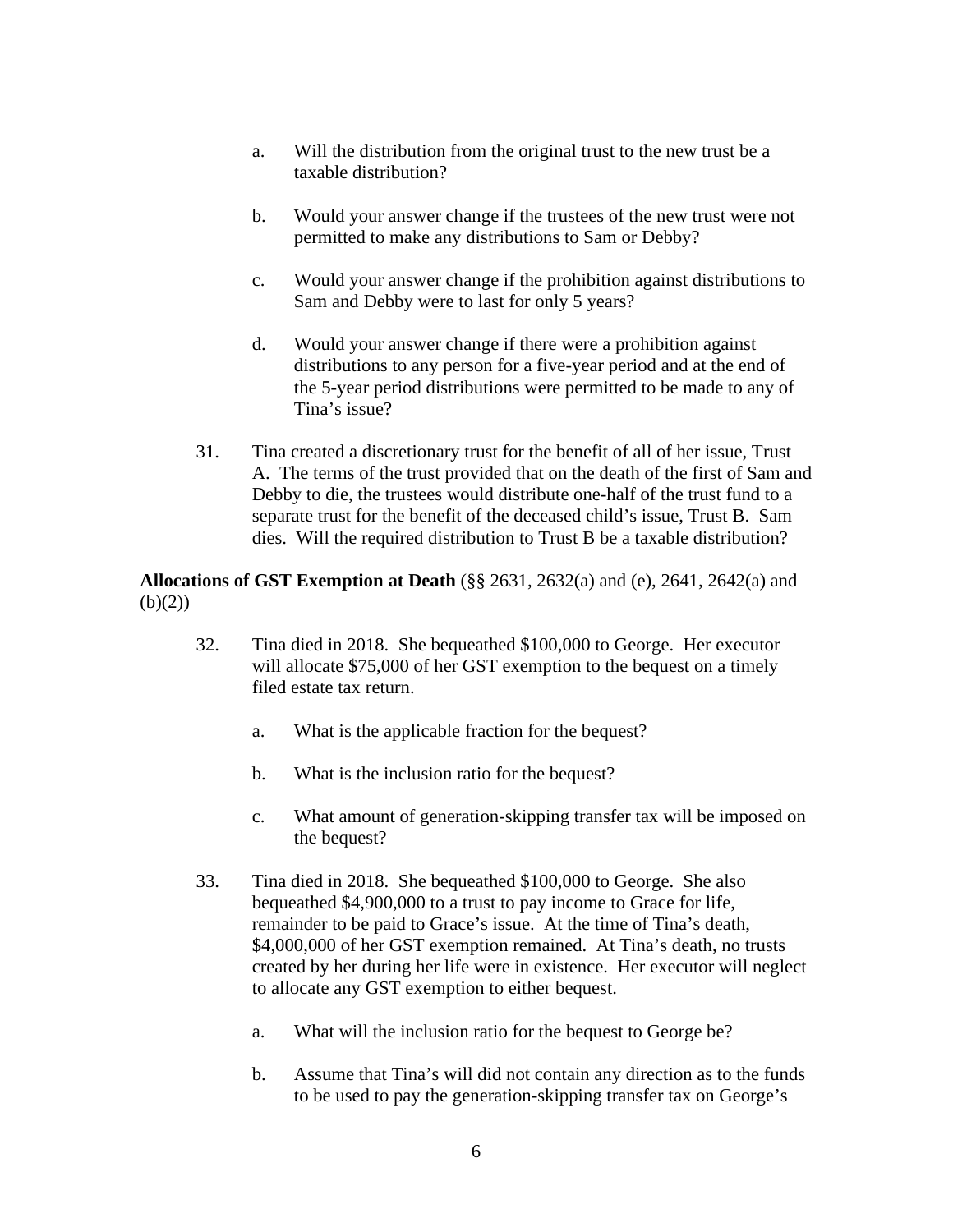bequest. What amount of generation-skipping transfer tax will be imposed on the bequest?

#### **Allocation to Direct Skips During Life** (§ 2632(b))

- 34. In 2018 Tina gave \$100,000 to a discretionary trust for George's benefit. The trustees had the power to make distributions to him at any time. They had no power to make distributions to any other person. Tina will not allocate any GST exemption to the gift on her gift tax return. At the time of her gift, she had \$1,500,000 of remaining GST exemption.
	- a. What is the inclusion ratio for the gift?
	- b. What amount of generation-skipping transfer tax will be imposed on the gift?

#### <span id="page-6-0"></span>**Transfers During Life That Are Neither Direct nor Indirect Skips** (2642(b)(1), (3))

- 35. In 2000, before the effective date of § 2632(c), Tina gave \$1,000,000 to a discretionary trust for all of her issue. The trustees have the power to distribute any portion of the income or principal of the trust to any one or more of them. Tina filed a timely gift tax return on April 15, 2001. On that date the trust property was worth \$2,000,000. She allocated \$1,000,000 of her GST exemption to the transfer.
	- a. What is the trust's inclusion ratio?
	- b. Would your answer be different if Tina allocated her GST exemption to the transfer on a gift tax return that was not timely filed? Suppose the value of the property was \$2,000,000 on the date of the late allocation.
	- c. Suppose the trust property was worth only \$250,000 on the date of the late allocation. How much exemption would she need to allocate in order for the trust to have a zero inclusion ratio?
- <span id="page-6-1"></span>36. On January 1, 2019, the trustees of the trust described in the preceding question distributed \$100,000 to George. Assume that Tina had made a late GST exemption allocation of \$1,000,000 to the trust when its assets were worth \$2,000,000. What amount of generation-skipping transfer tax will be imposed on this distribution?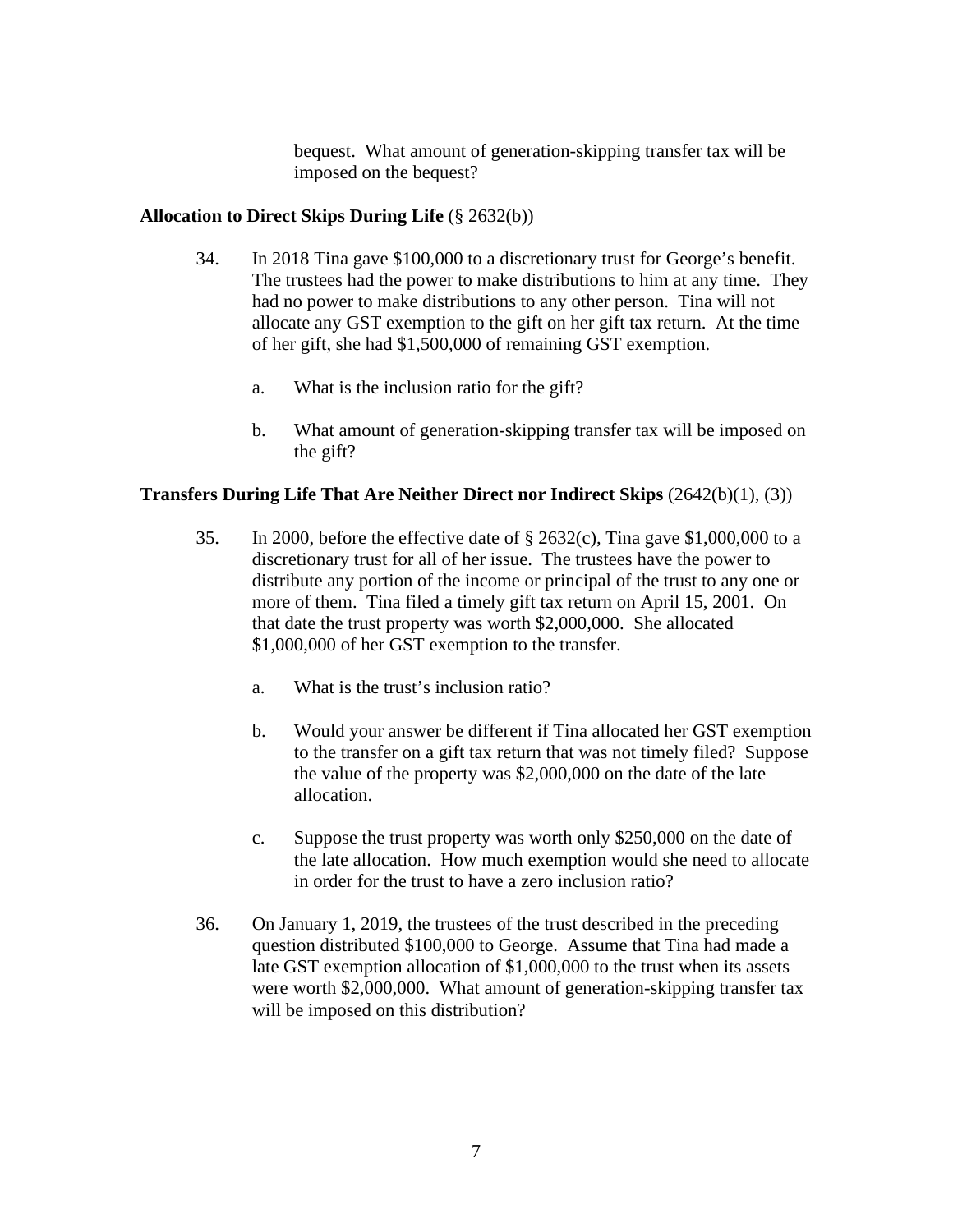### **Indirect Skips During Life (§ 2632(c))**

- 37. In 2004, Tina gave \$1,000,000 to a trust to pay Debby income for life and to pay the remainder to George and Grace in equal shares at her death. The trustees were required to pay Debby  $1/3<sup>rd</sup>$  of the trust principal on her 45th birthday. Tina did not file a timely gift tax return. She thought she was not required to file because her gift was protected from gift tax by the §2505 credit. On October 31, 2005, Tina filed a gift tax return and allocated \$250,000 worth of her GST exemption to the trust. On that date the trust property was worth \$2,000,000.
	- a. What is the trust's inclusion ratio?
	- b. Would your answer be different if the trustees were required to pay Debby  $1/3^{rd}$  of the principal on the later to occur of her  $45^{th}$  birthday or the death of Tina?
	- c. Would your answer be different if there were no mandatory distribution provisions but the trust agreement provided that, for a thirty day period after each of Tina's first \$30,000 worth of transfers to the trust in any year, each of Debby, George and Grace had the power to withdraw property worth \$10,000 from the trust. At the end of the 30 day period, their withdrawal power would lapse to the extent that the lapse would not be treated as a transfer by reason of §2514(e). Assume that Tina's transfer to the trust was \$30,000 rather than \$1,000,000 and that she will transfer another \$30,000 in the next year.

# **The Estate Tax Inclusion Period Rule** (§ 2642(f))

- 38. In January of 2015, Tina gave \$1,000,000 to a grantor retained annuity trust. Under the terms of the trust agreement, Tina retained the right to an annuity of \$349,459 each year for three years. At the end of the 3 year period, the trust property is to pass outright to her issue then living, per stirpes. Based on an assumed §7520 rate of 2.4%, the value of the trust remainder at the beginning of the trust was \$2.32.
	- a. May Tina allocate GST exemption to the trust on a timely filed 2015 gift tax return?
	- b. When would such allocation be effective?
	- c. Suppose the terms of the trust required the trustee to pay the trust property to Grace at the end of the 3 year period. Tina allocates GST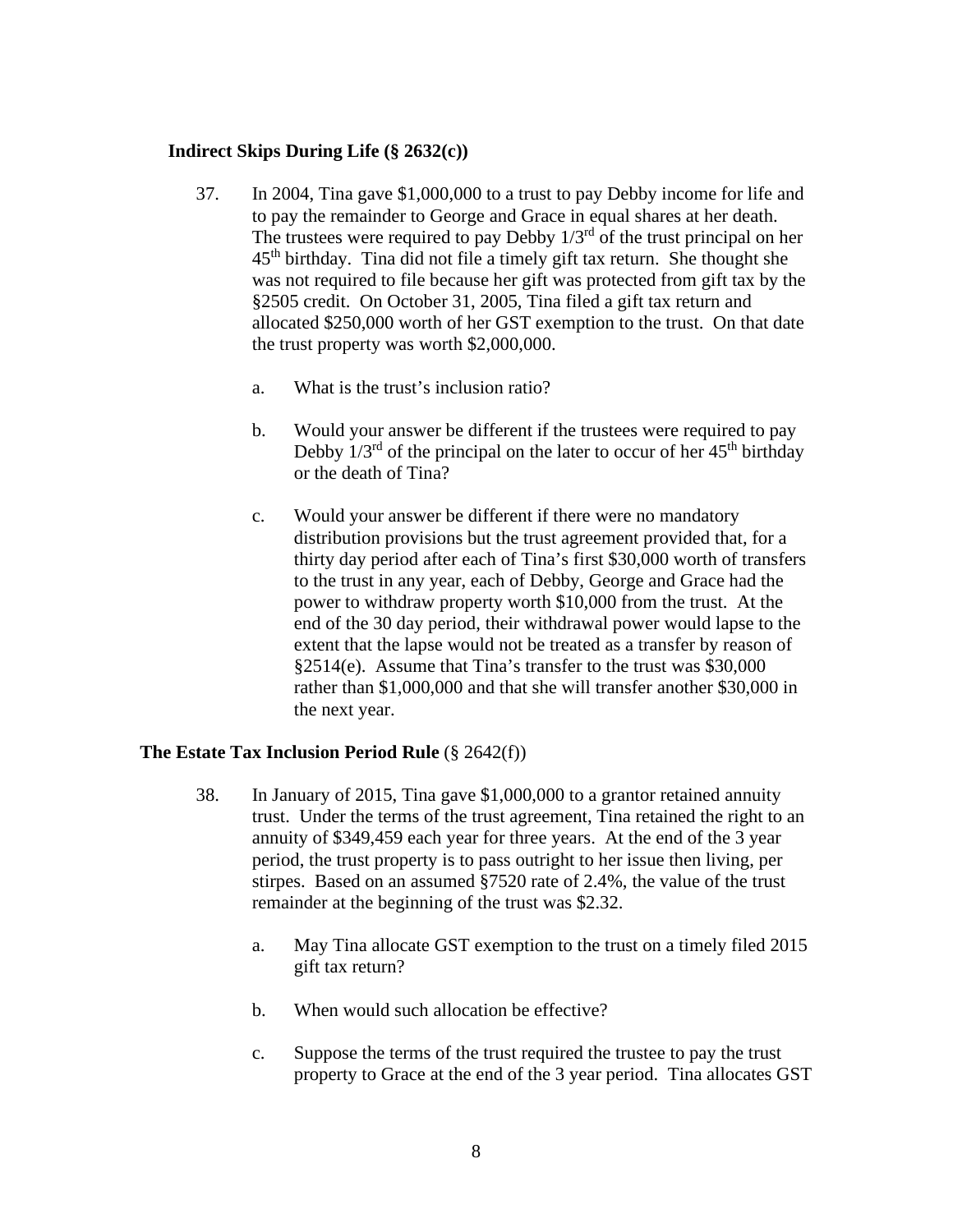exemption to the trust on her 2018 gift tax return filed in April 2019. When will the allocation be effective?

#### **Charitable Lead Trusts** (§ 2642(e))

- 39. In January of 2016, Tina gave \$1,000,000 to a 3-year charitable lead unitrust. Under the terms of the trust agreement, charity was to receive a unitrust amount equal to 35% of the value of the trust property each year for three years, determined at the beginning of each year. At the end of the 3 year period, the trust property is to pass outright to Tina's grandchildren then living. Based on an assumed §7520 rate of 2.4%, the value of the trust remainder at the beginning of the trust was \$285,151.
	- a. How much GST exemption must Tina allocate to the trust on a timely filed 2016 gift tax return in order to achieve a zero inclusion ratio?
	- b. When would the allocation be effective?
- 40. In January of 2016, Tina gave \$1,000,000 to a 3-year charitable lead annuity trust. Under the terms of the trust agreement, charity was to receive an annuity of \$349,459 each year for three years. Based on a §7520 rate of 2.4%, the value of the trust remainder at the beginning of the trust was \$2.32. At the end of the 3 year period, the trust property is to pass outright to Tina's grandchildren then living.
	- a. May Tina allocate GST exemption to the trust on a timely filed 2016 gift tax return?
	- b. When would such allocation be effective?

### **Charitable Remainder Trusts** (§2652(c))

- 41. In 2015, Tina gave \$1,000,000 to a trust to pay George \$57,000 each year for 20 years, and to pay the remainder at the end of 20 years one-half to the University of Miami and one-half to the Florida Grand Opera. The trust meets the requirements of §664. The actuarial value of charity's interest in the trust on the date of its creation (assuming a 2.4% §7520 rate) is \$102,968.
	- a. Is Tina's transfer a direct skip?
	- b. How much GST exemption was needed to achieve an inclusion ratio of zero for the trust?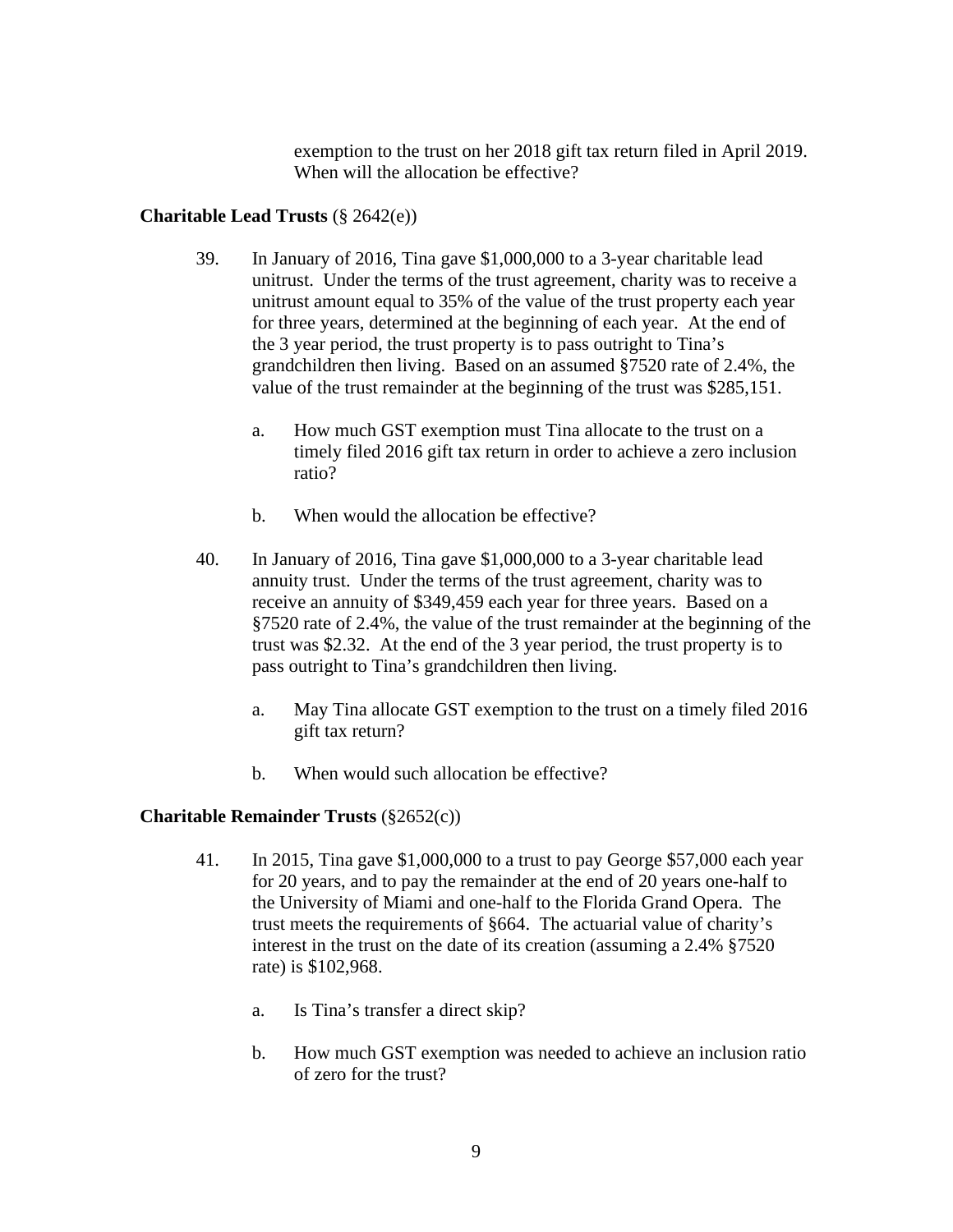### <span id="page-9-0"></span>**Inclusion Ratio of Nontaxable Gifts to Skip Persons** (§ 2642(c))

- 42. In 2018, Tina gave an outright gift of \$15,000 to Grace. At the time of the gift she had no remaining GST exemption. She made no other gifts to Grace in 2018.
	- a. Is the gift a generation-skipping transfer?
	- b. What is its inclusion ratio?
- 43. Suppose that the gift described in Question [42](#page-9-0) had been a gift to a discretionary trust of which Grace, George, Sam and Debby were beneficiaries. Suppose that Grace had the right to withdraw \$15,000 for 30 days after the gift.
	- a. Is the gift a generation-skipping transfer?
	- b. What is its inclusion ratio?
- 44. Suppose that Tina deposited \$15,000 in 2018 in an account in the Florida College Investment Plan. The plan is qualified under § 529 of the Code. She named Grace as the beneficiary. At the time of the gift she had no remaining GST exemption. She made no other gifts to Grace in 2018.
	- a. Is the gift a generation-skipping transfer?
	- b. What is its inclusion ratio?

#### **Severance and the Separate Share Rule** (§§ 645, 663, 2642(a)(3), 2654)

- 45. Tina created a trust for the benefit of George and Debby and Debby's issue in 2018. She made a gift of \$1,000,000 to the trust. The trustees were required to distribute ½ of the trust's income to each of George and Debby for 5 years. No principal distributions were permitted. At the end of the 5 years, the trustees are required to divide the trust into two equal shares. One share was to be held in a separate trust for the benefit of Sam's issue. The other share was to be held in a separate trust for the benefit of Debby and her issue. The trustees of each separate trust will have the power to distribute income and principal to any of the beneficiaries of each separate trust. The 5-year period will end in 2023.
	- a. Was Tina's gift to the trust a direct skip?
	- b. Will the end of the 5-year period be a taxable termination?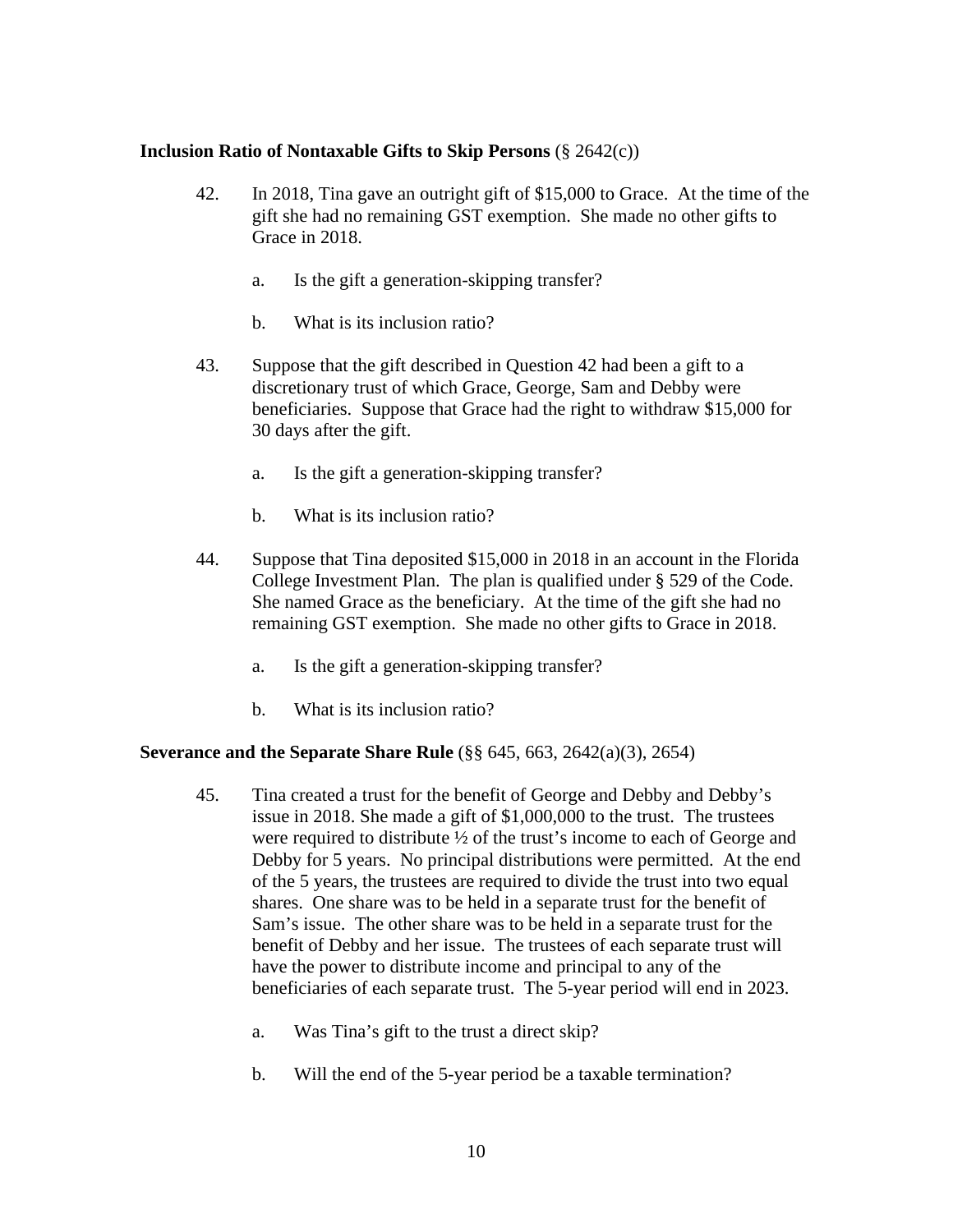- c. Will the actual division of the trust into two separate trusts, one for Debby and her issue and one for Sam's issue, be a taxable termination?
- 46. Would your answers to the preceding questions change if the trustee had the power to distribute trust principal to either George or Debby during the first 5 years?
- 47. Tina created a trust for the benefit of George and George's issue and Debby and Debby's issue in 1999. She made a gift of \$1,000,000 to the trust and allocated GST exemption of \$500,000 to the trust. The trustees had the discretion to distribute income and principal to any of the beneficiaries. The trust is to terminate at Tina's death. At that time, the trustees are to distribute ½ of the trust property to Debby or to her issue if she dies before Tina and ½ to George or to his issue if he dies before Tina. In 2015, pursuant to applicable state law, the trustee divided the trust into two equal trusts, Trust 1 and Trust 2. The terms of the new trusts were identical except that each has different beneficiaries. Debby and her issue are the beneficiaries of Trust 1 and George and his issue are the beneficiaries of Trust 2.
	- a. Will the severance cause a taxable termination to occur?
	- b. If so, is there any way to avoid the generation-skipping transfer tax on the taxable termination?
	- c. Would your answers be different if the trustee had divided the trust into two separate shares rather than two separate trusts?
- 48. What steps could the trustees of the trust described in Question [35](#page-6-0) have taken to avoid the generation-skipping transfer tax payable in Question [36?](#page-6-1)

### **Multiple Skips** (§2653(a))

- 49. In 2008 Tina created a discretionary trust for the benefit of all of her issue. Sam and Debby died on December 31, 2012. In 2018, the trustee made a distribution of \$10,000 to George and a \$10,000 distribution to Gigi. Is either distribution a taxable distribution?
- 50. Suppose that the terms of the trust described in question 1 above provided that no distributions could be made to George or Grace for five years after the death of the survivor of Debby and Sam and that Debby and Sam died on December 31, 2012. Distributions could be made to Gigi during this five-year period.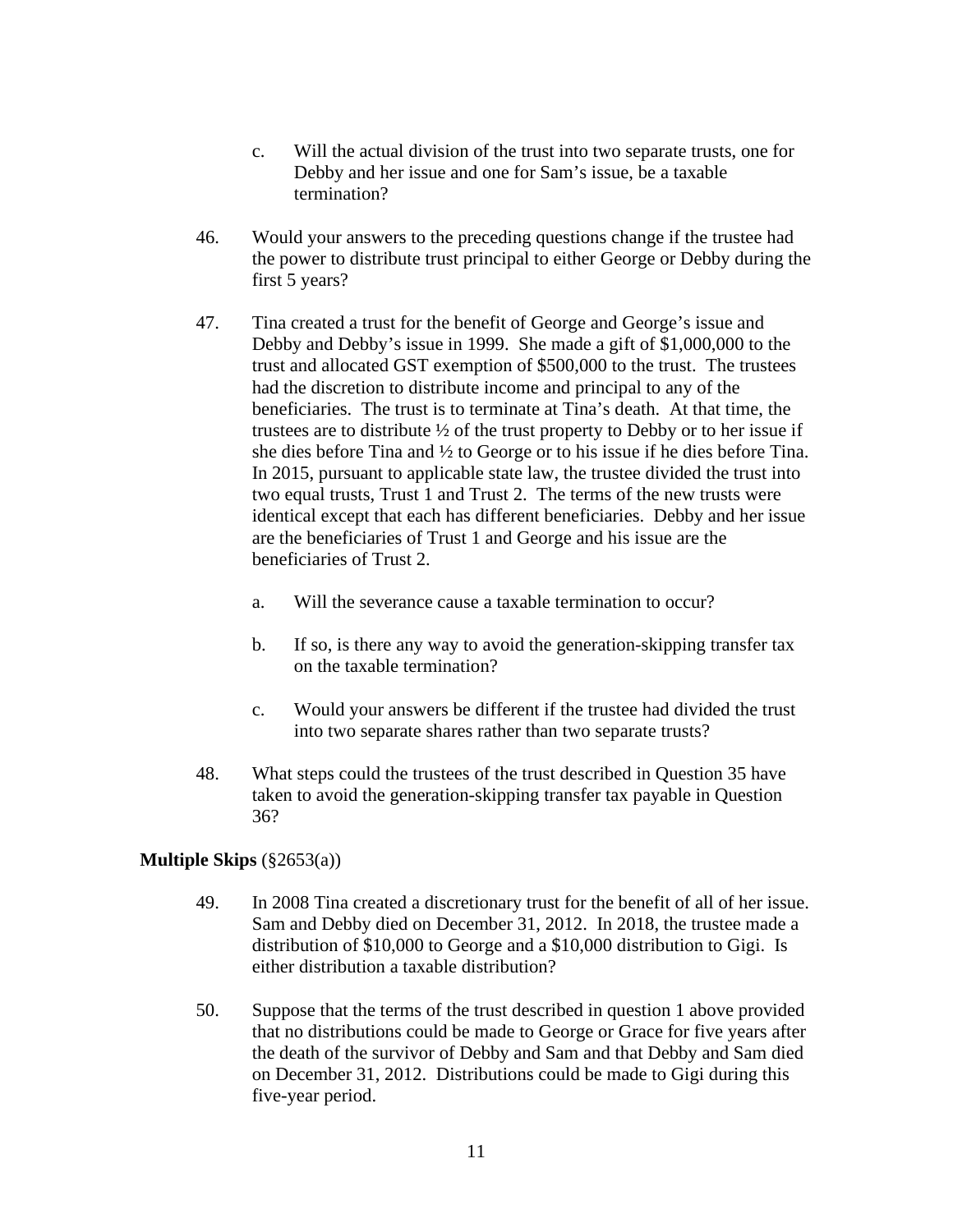- a. Would distributions made to Gigi in 2016 be taxable distributions?
- b. Would distributions made to Gigi in 2018, when distributions could also be made to George and Grace be taxable distributions?

#### <span id="page-11-0"></span>**Predeceased Ancestor Exception** (§2651(e))

- 51. In 2015 Tina created a discretionary trust for the benefit of all of her issue. The trustee had the power to distribute trust income and principal to any of Tina's issue at any time.
	- a. Assume that Sam had died in 2008. Will distributions from the trust to George and Grace be treated as taxable distributions?
	- b. Assume that Sam died 1 month after Tina created the trust. Will distributions from the trust to George and Grace be treated as taxable distributions?
	- c. Assume that the trust had been created under Tina's will and that Sam died 1 month after Tina's death. Will distributions from the trust to George and Grace be treated as taxable distributions?
- 52. Suppose the trust described in Question [51](#page-11-0) included the issue of Tina's sister Sue as beneficiaries. Assume that Nancy, Sue's daughter, had died in 2003. Will distributions from the trust to Gwen be treated as taxable distributions?

#### **Redetermining Inclusion Ratio** (§§2642(d) and 2653(b))

53. In 2013, Tina created a discretionary trust for the benefit of Harry, Sam and George. The trustee had the power to distribute trust income or principal to Harry, Sam, or George at any time, provided that, if any portion of the trust property was included in Tina's gross estate and if Harry survived her, the trust property was to remain in trust solely for Harry's benefit for the rest of his life. In that case, the trustees would be required to distribute all trust income to him at least annually. The trust was to terminate on the death of the survivor of the three of Harry, Sam and George. On the death of the survivor, the trust property was to be paid to Sam's then living issue. Tina funded the trust with a \$10 million life insurance policy on her life. The policy had a value for gift tax purposes at the time of the transfer of \$25,000. Under the rules of §2632(c), \$25,000 of Tina's GST exemption was automatically allocated to the trust. Tina made no further transfers to the trust. She died in 2015. The \$10 million worth of life insurance proceeds collected by the trust was included in Tina's gross estate under §2035 because she had died within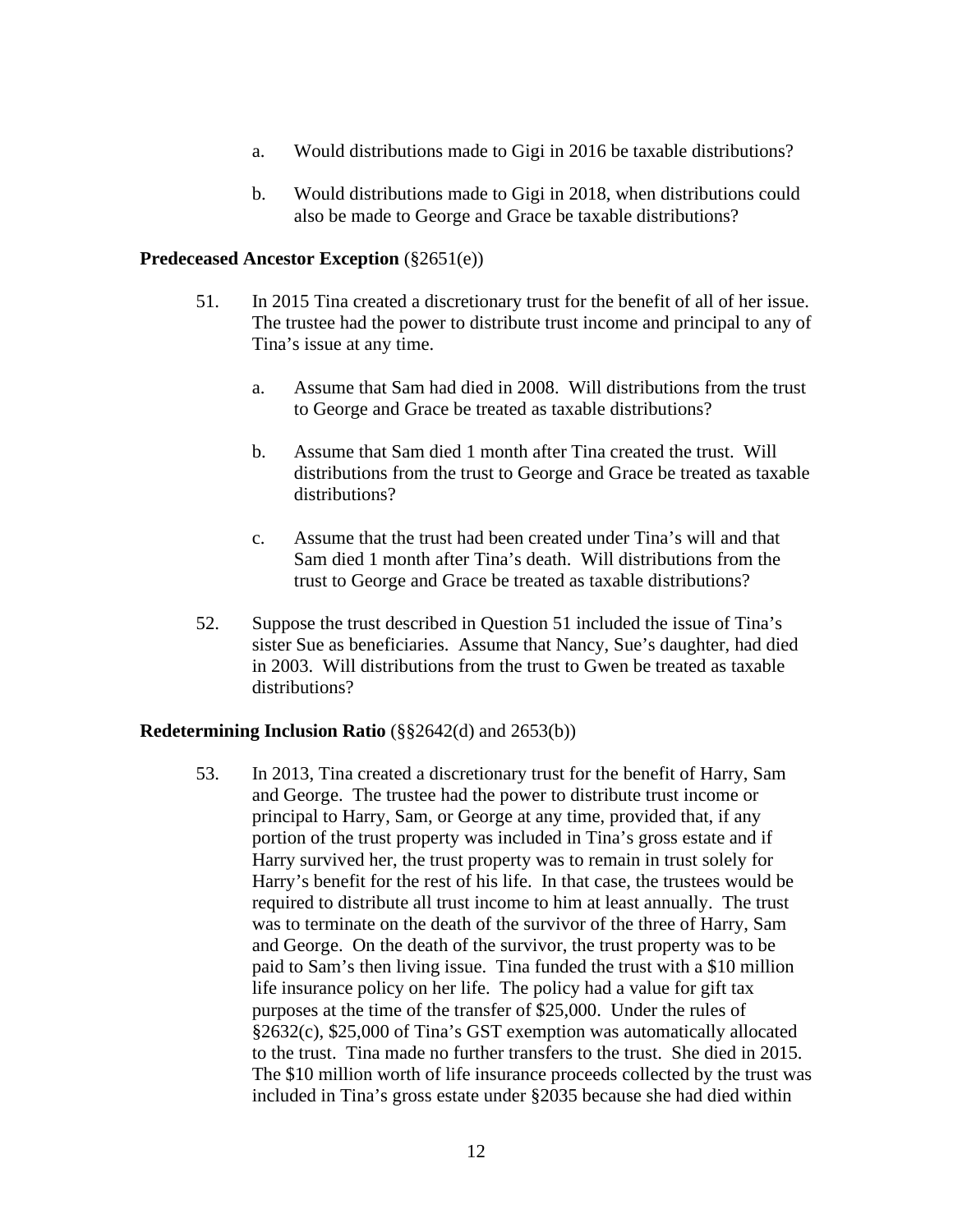three years of her transfer of the policy to the trust. What is the trust's inclusion ratio after Tina's death?

- 54. In 2000, Tina created a discretionary trust for the benefit of Debby and Grace. The trustee had the power to distribute trust income or principal to either or both of Debby and Grace at any time. Tina transferred \$1 million to the trust and made a timely allocation of \$750,000 of GST exemption to the trust. The property is now worth \$2,000,000. How much GST exemption must Tina allocate to the trust now in order to achieve an inclusion ratio of zero?
- 55. In 2000, Tina created a discretionary trust for the benefit of Debby and Grace. The trustee had the power to distribute trust income or principal to either or both of Debby and Grace at any time. The trust is not a GST trust. Tina transferred \$1,000,000 to the trust and made a timely allocation of \$800,000 of GST exemption to the trust. In 2016, on a date when the trust property was worth \$1,200,000, Tina gave the trust an additional \$200,000.
	- a. What is the new inclusion ratio of the trust?
	- b. How much GST exemption must Tina allocate to the trust in order to achieve an inclusion ratio of zero?
	- c. Suppose Tina does not make a timely GST exemption allocation with respect to her 2016 gift. She made the allocation on November 1, 2017 when the trust property was worth \$1,600,000. How much GST exemption must she allocate to the trust in order to achieve an inclusion ratio of zero?

### **Retroactive Allocations** (§2632(d))

56. In 1999 Tina created a trust to pay Debby income until her  $40<sup>th</sup>$  birthday. At that time the trust was to terminate and the trustees were to pay all trust property to Debby. If Debby died before reaching age 40, the trust was to terminate and all of the trust property was to be paid to Grace. Tina transferred \$1,000,000 to the trust. She did not allocate any GST exemption to the trust. She has never allocated any of her GST exemption. Debby died in an automobile accident in 2018, survived by Grace. The trust property was then worth \$2,000,000. Is there any way to avoid the imposition of the generation-skipping transfer tax on the trust as a result of Debby's unexpected death?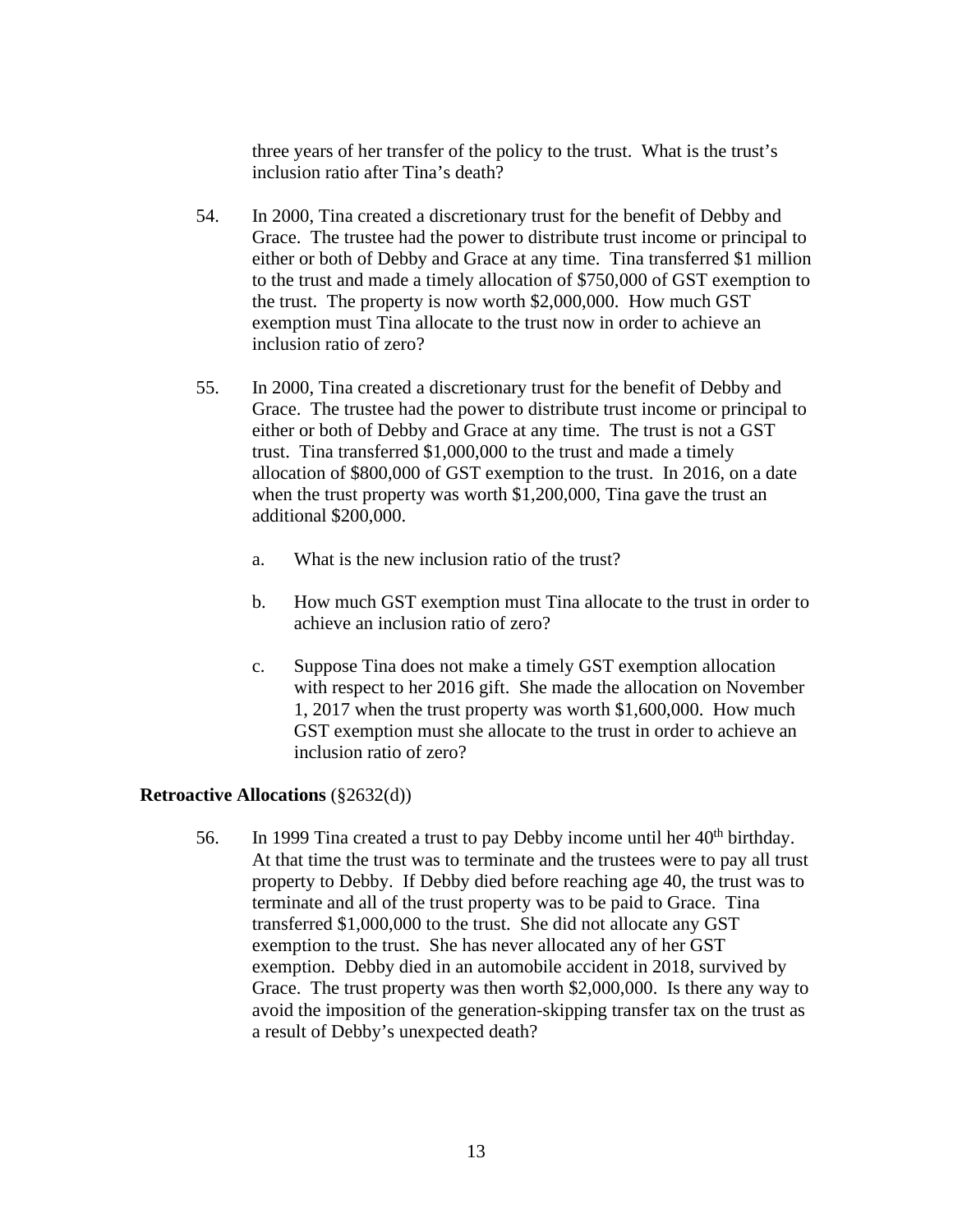## <span id="page-13-0"></span>**Spousal Rules** (§2652(a)(2) and (3))

- 57. Tina died in 2015. She bequeathed \$2,000,000 to a trust to pay Harry income for life, remainder to Debby if Debby survives Harry. If Debby does not survive Harry, the trust property is to be paid to Grace. Tina's executor made a qualified terminable interest property ("QTIP") election with respect to the trust.
	- a. Who is the transferor of the trust after Harry's death?
	- b. Assume that Tina's executor made a reverse QTIP election for the trust under  $\S 2652(a)(3)$ . Who is the transferor of the trust after Harry's death?
	- c. Assume that the executor allocated \$2,000,000 of Tina's GST exemption to the trust, that the trust will be worth \$4,000,000 when Harry dies and that Harry's estate will pay the \$1,600,000 of estate taxes imposed on the trust when he dies. Who is the transferor of the trust after Harry's death?
- 58. Assume that the trust described in Question [57](#page-13-0) was worth \$2 million when Harry died, that Tina's executor had made an election pursuant to §2652(a)(3) for the trust and had allocated Tina's remaining \$1 million GST exemption to the trust. Assume that Debby died after Tina but before Harry. When Harry died he had no assets and had \$1 million worth of GST exemption remaining.
	- a. Will Harry's death be a taxable termination?
	- b. What will the applicable fraction and inclusion ratio of the trust be immediately after Harry's death?

# **Relief Provisions (**§2642(g))

59. In 2000 Tina created a discretionary trust for the benefit of all of her issue. She gave \$25,000 to the trust. For the 30-day period after her transfer to the trust, each of the 5 beneficiaries had the right to withdraw \$5,000 from the trust. The trustee had the power to distribute any portion of the trust income and principal to any one or more of the beneficiaries at any time. Tina's accountant advised her not to file a gift tax return to report her gifts to the trust because the gift was protected by the annual gift tax exclusion provided in §2503(b). The trust property is now worth \$10,000,000. Tina has \$6 million of exemption left. Tina's new accountant has just informed her that this trust will be subject to the generation-skipping transfer tax on the death of the last to die of Sam and Debby and that the trustees'